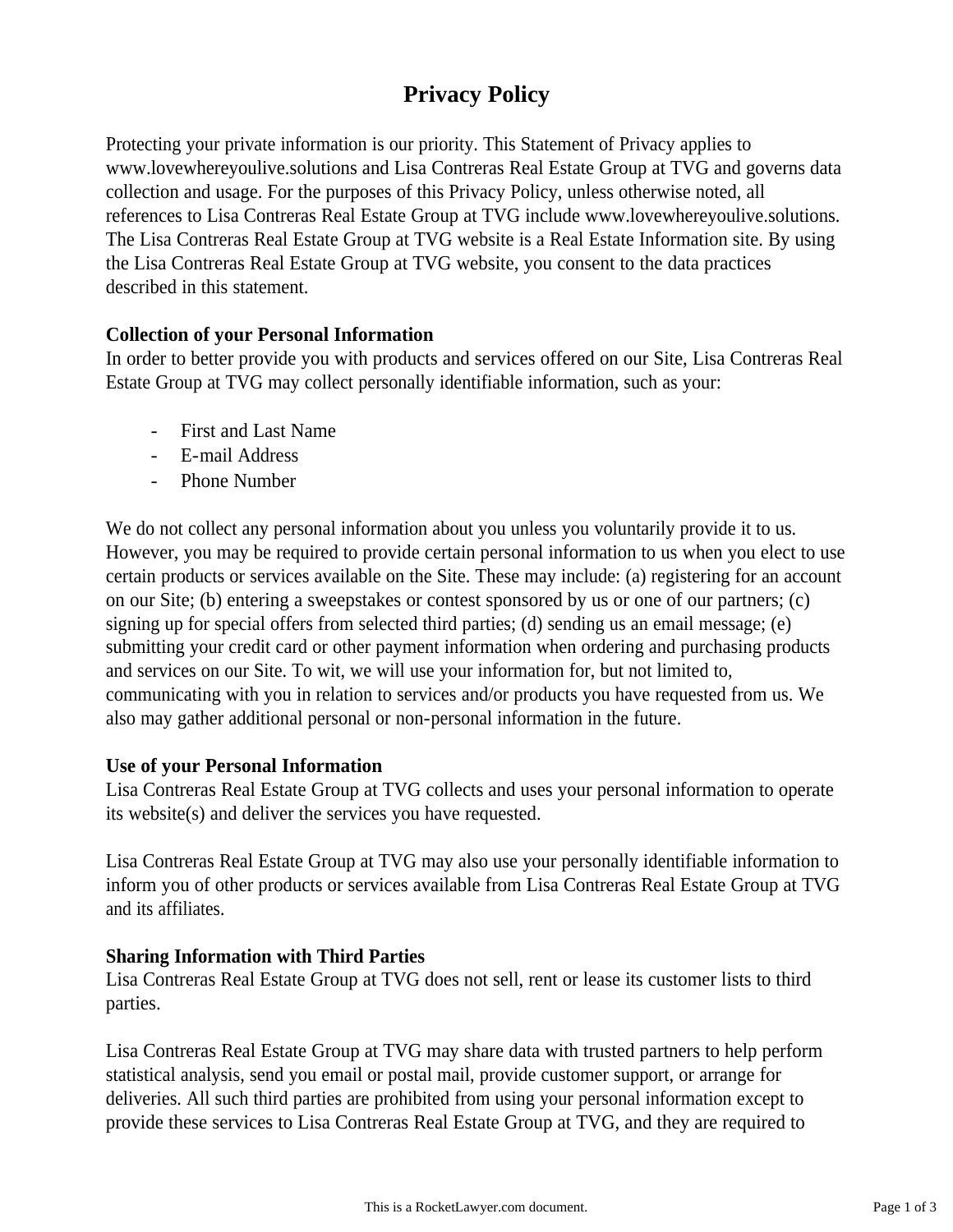maintain the confidentiality of your information.

Lisa Contreras Real Estate Group at TVG may disclose your personal information, without notice, if required to do so by law or in the good faith belief that such action is necessary to: (a) conform to the edicts of the law or comply with legal process served on Lisa Contreras Real Estate Group at TVG or the site; (b) protect and defend the rights or property of Lisa Contreras Real Estate Group at TVG; and/or (c) act under exigent circumstances to protect the personal safety of users of Lisa Contreras Real Estate Group at TVG, or the public.

## **Automatically Collected Information**

Information about your computer hardware and software may be automatically collected by Lisa Contreras Real Estate Group at TVG. This information can include: your IP address, browser type, domain names, access times and referring website addresses. This information is used for the operation of the service, to maintain quality of the service, and to provide general statistics regarding use of the Lisa Contreras Real Estate Group at TVG website.

#### **Links**

This website contains links to other sites. Please be aware that we are not responsible for the content or privacy practices of such other sites. We encourage our users to be aware when they leave our site and to read the privacy statements of any other site that collects personally identifiable information.

## **Security of your Personal Information**

Lisa Contreras Real Estate Group at TVG secures your personal information from unauthorized access, use, or disclosure. Lisa Contreras Real Estate Group at TVG uses the following methods for this purpose:

- SSL Protocol

When personal information (such as a credit card number) is transmitted to other websites, it is protected through the use of encryption, such as the Secure Sockets Layer (SSL) protocol.

We strive to take appropriate security measures to protect against unauthorized access to or alteration of your personal information. Unfortunately, no data transmission over the Internet or any wireless network can be guaranteed to be 100% secure. As a result, while we strive to protect your personal information, you acknowledge that: (a) there are security and privacy limitations inherent to the Internet which are beyond our control; and (b) security, integrity, and privacy of any and all information and data exchanged between you and us through this Site cannot be guaranteed.

#### **Children Under Thirteen**

Lisa Contreras Real Estate Group at TVG does not knowingly collect personally identifiable information from children under the age of thirteen. If you are under the age of thirteen, you must ask your parent or guardian for permission to use this website.